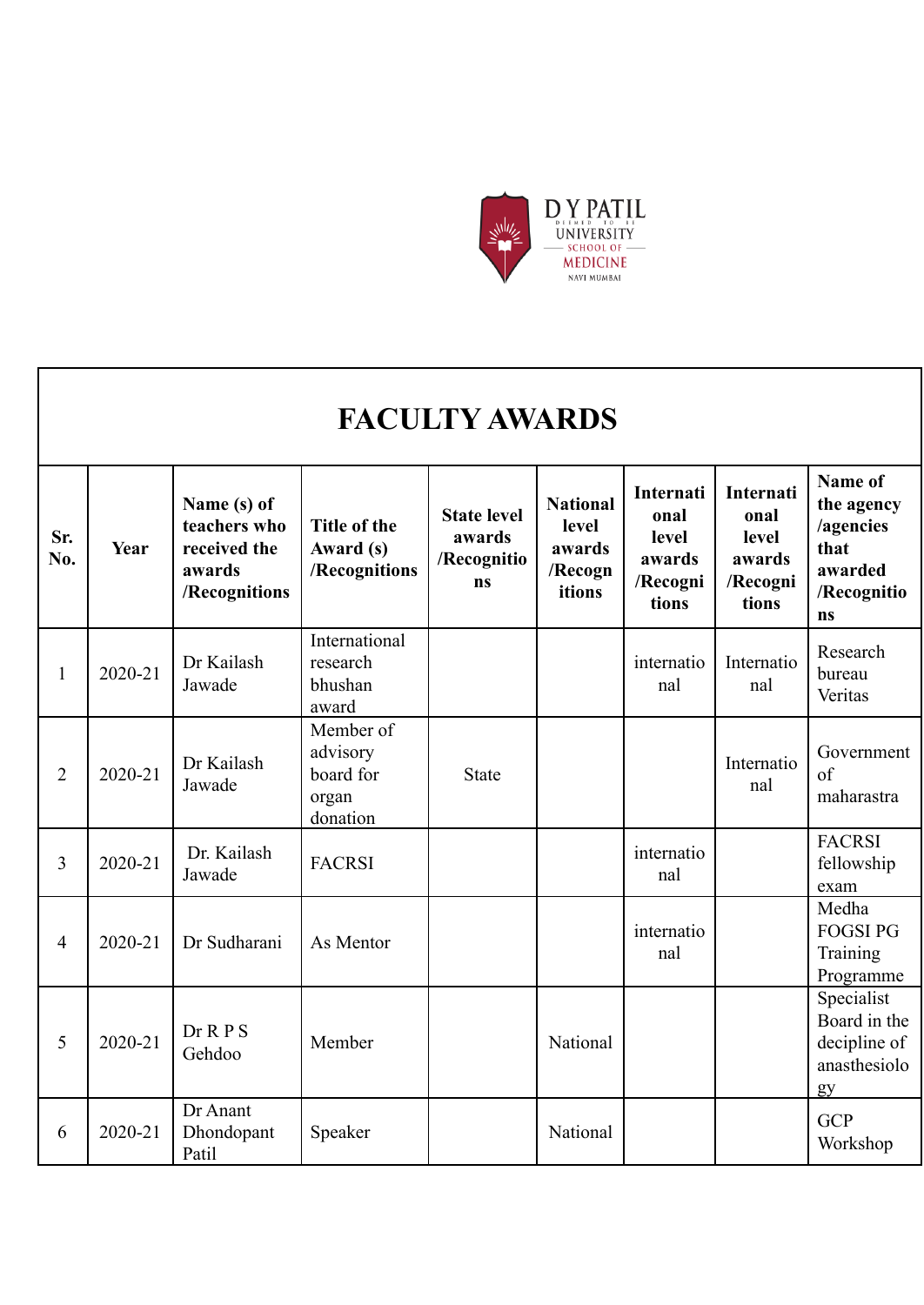| 7  | 2020-21 | Dr Anant<br>Dhondopant<br>Patil | key note<br>speaker                                                             |          | Internati<br>onl  |                                                                                                           | global<br>Medical<br>Affairs<br>Virtual<br>Conference                                                                 |
|----|---------|---------------------------------|---------------------------------------------------------------------------------|----------|-------------------|-----------------------------------------------------------------------------------------------------------|-----------------------------------------------------------------------------------------------------------------------|
| 8  | 2020-21 | Dr Anant<br>Dhondopant<br>Patil | Review er                                                                       |          | Internati<br>onal |                                                                                                           | Balkan<br>Medical<br>Journal                                                                                          |
| 9  | 2020-21 | Dr Anant<br>Dhondopant<br>Patil | Certificate Of<br>Apreciation                                                   |          | Internati<br>onal |                                                                                                           | Forum for<br>Interdiciplin<br>ary<br>Reasearch<br>in<br>MedicalScie<br>nce and<br>Technology                          |
| 10 | 2020-21 | Dr Anant<br>Dhondopant<br>Patil | Guest<br>SpeakerGCP<br>and new<br>drugs and<br>Clinical trials<br>rules         |          |                   |                                                                                                           | <b>ACPM</b><br>Dental<br>college                                                                                      |
| 11 | 2020-21 | Dr Anant<br>Dhondopant<br>Patil | Chairperson                                                                     | National |                   |                                                                                                           | <b>IPCON</b>                                                                                                          |
| 12 | 2020-21 | Dr Anant<br>Dhondopant<br>Patil | Speaker<br>Pharmacology<br>insight Rapid<br>Review<br>Cource                    | National |                   |                                                                                                           | <b>SRIHER</b><br>Chennai                                                                                              |
| 13 | 2020-21 | Dr Manisha<br>Nakhate           | Panelist                                                                        |          | internatio<br>nal |                                                                                                           | Intewrnatio<br>nalWorksho<br>p Of<br>Anatomy                                                                          |
| 14 | 2020-21 | Dr.Ruta Bapat                   | Moderator                                                                       |          | Internati<br>onal |                                                                                                           | Intewrnatio<br>nalWorksho<br>p Of<br>Anatomy                                                                          |
| 15 | 2020-22 | Dr.Ruta Bapat                   | chairing a<br>Scssion<br>during<br>E-National<br>Conference<br>AVEOCON-2<br>021 | National |                   | Anatomy<br>Teerthank<br>er<br>Mahaveer<br>Medical<br>College<br>$\&$<br>Research<br>Centre, M<br>oradabad | Anatomy<br>Teerthanker<br>Mahaveer<br>Medical<br>College $&$<br>Research<br>Centre, Mor<br>adabad<br>Uttar<br>Pradesh |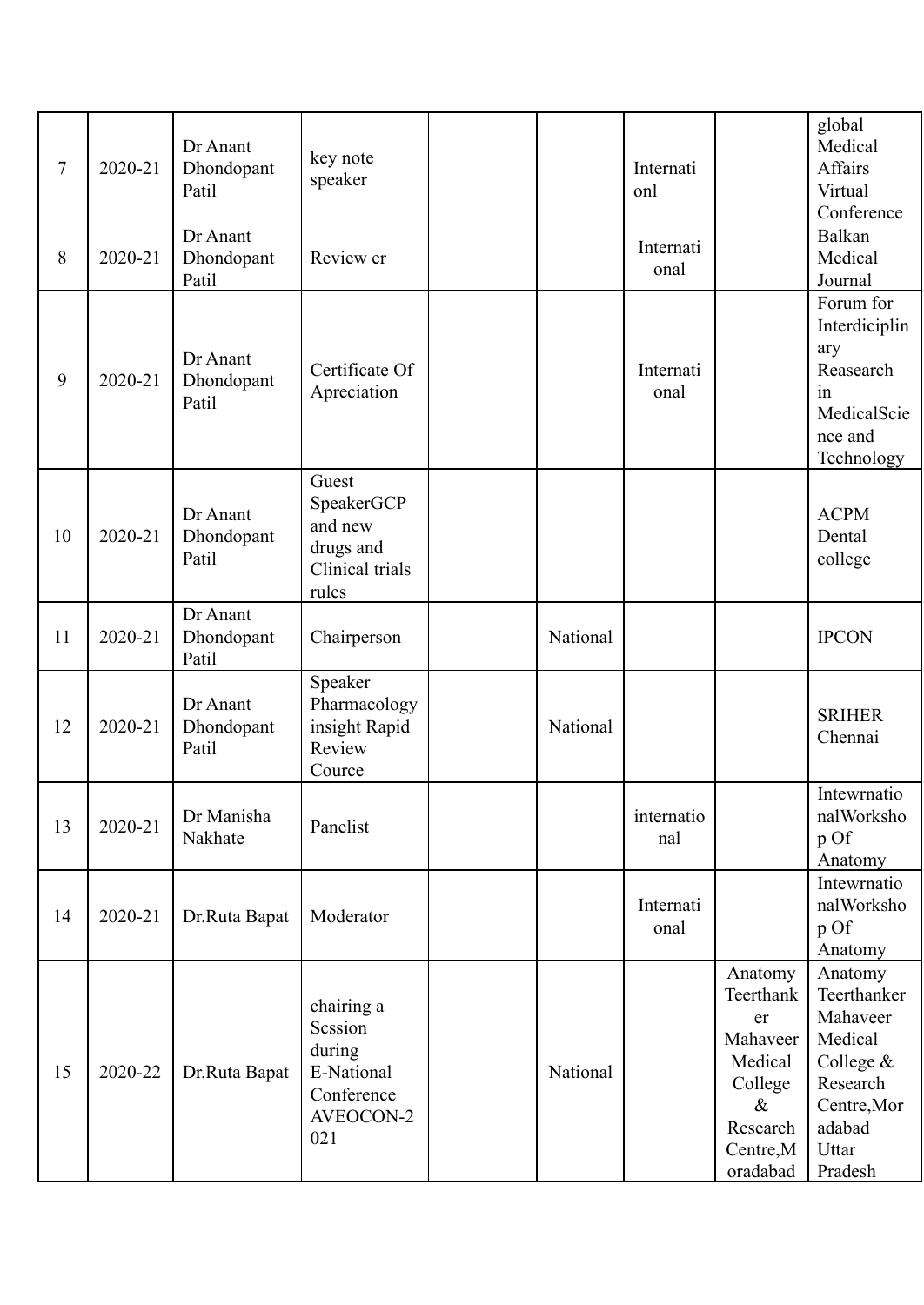|    |         |               |                                                                                                                                                                                                                                  |          | Uttar                                                                                                                         |                                                                                                                     |
|----|---------|---------------|----------------------------------------------------------------------------------------------------------------------------------------------------------------------------------------------------------------------------------|----------|-------------------------------------------------------------------------------------------------------------------------------|---------------------------------------------------------------------------------------------------------------------|
|    |         |               |                                                                                                                                                                                                                                  |          | Pradesh                                                                                                                       |                                                                                                                     |
| 16 | 2020-21 | Dr.Ruta Bapat | chairing a<br>Session in<br>Cmeentitled<br>"Virtual Vs<br>Explicit:<br>Opportunities<br>&Challenges"<br>no 10th July<br>2021, during<br>E-National<br>Conference<br>Organized by<br>Department of<br>Anatomy<br>AVEOCON-2<br>021 | National | Anatomy<br>Teerthank<br>er<br>Mahaveer<br>Medical<br>College<br>$\&$<br>Research<br>Centre, M<br>oradabad<br>Uttar<br>Pradesh | Anatomy<br>Teerthanker<br>Mahaveer<br>Medical<br>College &<br>Research<br>Centre, Mor<br>adabad<br>Uttar<br>Pradesh |
| 17 | 2020-21 | Dr.Ruta Bapat | Certificate Of<br>Appreciation<br>for<br>contribution<br>as an<br><b>ORGANISIN</b><br><b>G</b> TEAM<br><b>MEMBER</b> for<br>the Faculty<br>Development<br>Program<br>(FDP) jointly<br>organ                                      | National | Indian<br>Society<br>for<br>Clinical<br>Research<br>(ISCR)                                                                    | Indian<br>Society for<br>Clinical<br>Research<br>(ISCR)                                                             |
| 18 | 2020-21 | Dr.Ruta Bapat | Certificate Of<br>Appreciation<br>as Delegate<br>for the Online<br>Faculty<br>Development<br>Program<br>(FDP)                                                                                                                    | National | Indian<br>Society<br>for<br>Clinical<br>Research<br>(ISCR)                                                                    | Indian<br>Society for<br>Clinical<br>Research<br>(ISCR)                                                             |
| 19 | 2020-21 | Dr.Ruta Bapat | Certificate Of<br>Appreciation<br>for attending<br>the<br>"DENT-CON<br>2020                                                                                                                                                      | National | Kalinga<br>Institute<br>of Dental<br>Sciences,<br><b>KIIT</b><br>Deemed<br>to be<br>Universit<br><b>y</b> .                   | Kalinga<br>Institute of<br>Dental<br>Sciences, KI<br>IT Deemed<br>to be<br>University.                              |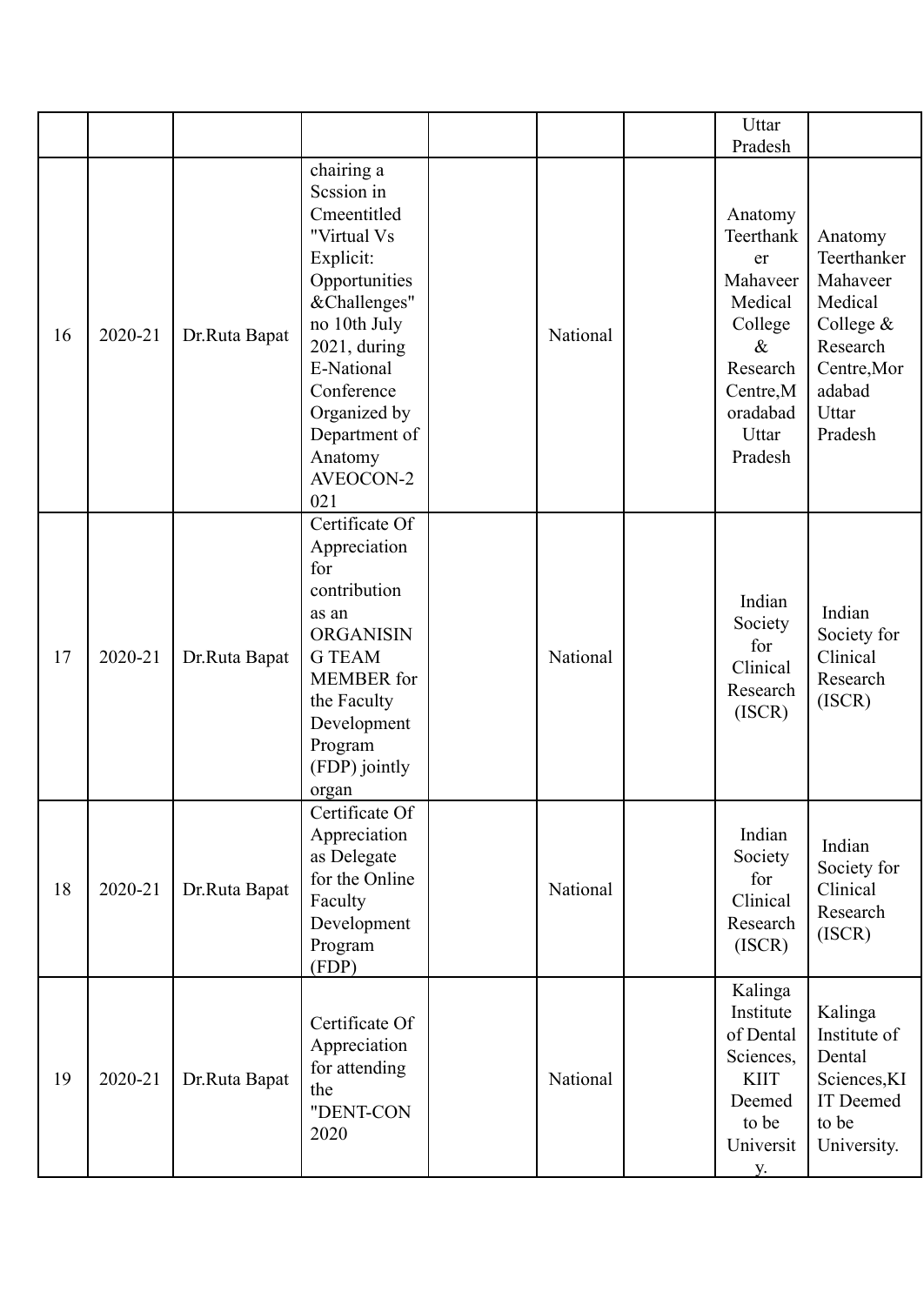| 20 | 2020-21 | Dr.Ruta Bapat | Certificate Of<br>Appreciation<br>for Scientific<br><b>Session KIDS</b><br>-WEBCON<br>2021<br>(CHAPTER-2                                                              | National |                   | Kalinga<br>Institute<br>of Dental<br>Sciences,<br><b>KIIT</b><br>Deemed<br>to be<br>Universit<br><b>y</b> .                                                                | Kalinga<br>Institute of<br>Dental<br>Sciences, KI<br>IT Deemed<br>to be<br>University.                                                                                                                |
|----|---------|---------------|-----------------------------------------------------------------------------------------------------------------------------------------------------------------------|----------|-------------------|----------------------------------------------------------------------------------------------------------------------------------------------------------------------------|-------------------------------------------------------------------------------------------------------------------------------------------------------------------------------------------------------|
| 21 | 2020-21 | Dr.Ruta Bapat | Presented<br>Paper Which<br>was awarded<br>as the "Best<br>Paper<br>Presention of<br>the<br>Session"durin<br>g E-National<br>Conference<br>AVEOCON-2<br>021           | National |                   | Anatomy<br>Teerthank<br>er<br>Mahaveer<br>Medical<br>College<br>$\&$<br>Research<br>Centre, M<br>oradabad<br>Uttar<br>Pradesh                                              | Anatomy<br>Teerthanker<br>Mahaveer<br>Medical<br>College $&$<br>Research<br>Centre, Mor<br>adabad<br>Uttar<br>Pradesh                                                                                 |
| 22 | 2020-21 | Dr.Ruta Bapat | Oral<br>Presentation<br>Which Was<br>adjudged as<br>the "best oral<br>Presentation<br>of the Session<br>" during<br>International<br>Virtual<br>Anatomy<br>Conference |          | Internati<br>onal | Anatomy<br>Society,<br>King<br>George'S<br>Medical<br>Universit<br>$y$ UP,<br>Lucknow,<br>from<br>20-22<br>February                                                        | Anatomy<br>Society,<br>King<br>George'S<br>Medical<br>University<br>UP,<br>Lucknow,<br>from 20-22<br>February                                                                                         |
| 23 | 2020-21 | Dr.Ruta Bapat | Certificate Of<br>Appreciation<br>Students<br>Perception<br>About<br>Teaching<br>Learing<br>Methods In<br>Anatomy in<br>BMS e-CON,                                    | National |                   | Departme<br>nt of<br>Anatomy<br>,Biochmi<br>stry, Physi<br>ology and<br>Center<br>for<br>Biomedic<br>al<br>Research,<br><b>AVMCH</b><br>Puducher<br>ry, India<br>held from | Department<br>of Anatomy<br>,Biochmistr<br>y,Physiolog<br>y and<br>Center for<br>Biomedical<br>Research, A<br>VMCHPudu<br>cherry, India<br>held from<br>25th to 27th<br>November <sub>.2</sub><br>021 |